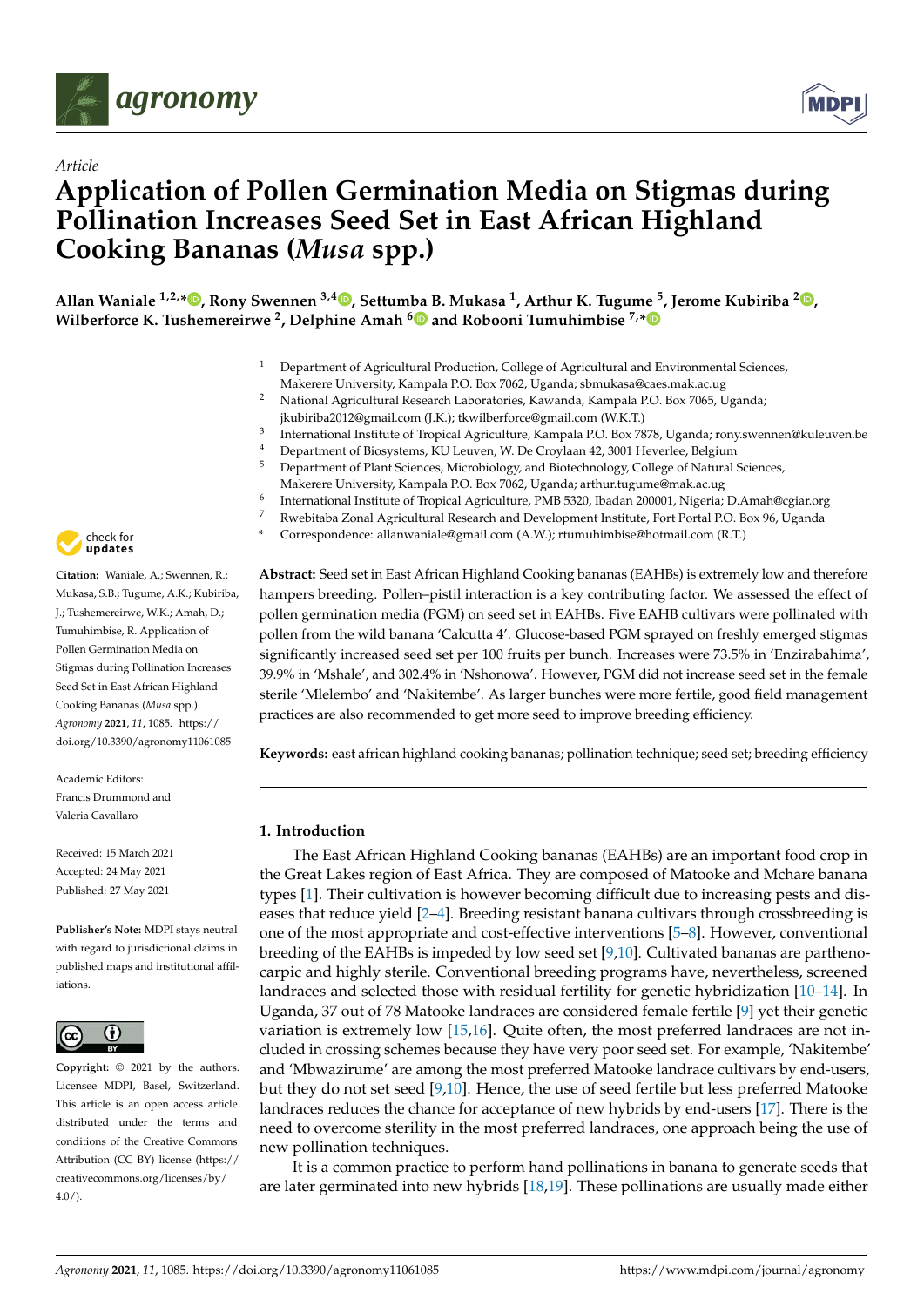on edible bananas types with residual female fertility or fertile diploids for purposes of male parent improvement. On an inflorescence, several female hands open over different days and are pollinated on a daily basis [\[20\]](#page-8-6). Flower opening in banana happens at about 5:00 p.m. and continues into the night [\[21](#page-8-7)[,22\]](#page-8-8), although hand pollinations are made after day break. After a series of pollinations at different times in the day on 'Gros Michel,' the highest seed set was obtained between 7:00 a.m. and 10:00 a.m. [\[20\]](#page-8-6). This range of pollination time has thus been widely adopted across banana breeding programs worldwide [\[22\]](#page-8-8).

Immediately after pollination, flowers are bagged to avoid cross pollination from unwanted parents. Bagging ensures that pollen contamination by bats and insects or other animal activity is prevented [\[23\]](#page-8-9). The author in [\[20\]](#page-8-6) experimented by keeping cotton bags on the pollinated bunches moist during the day by spraying with water, while controls were left unsprayed. The idea was to increase humidity around the freshly pollinated stigmas. Bunches from wetted bags only in the morning yielded the highest seed per bunch followed by wetting during the entire day, and controls gave the lowest seed set. However, the increments were not significant, and it was concluded that humidity alone cannot yield high seed set as observed in nature. The author in [\[20\]](#page-8-6) also observed a delay of about an hour between pollination and pollen tube penetration on *Musa acuminata* wild types. Recently, we observed that more banana pollen germinates faster on Matooke stigmas treated with pollen germination media (PGM) compared to untreated stigmas [\[24\]](#page-8-10). The objective of the present study was therefore to assess the effect of pollination using PGM on seed set in selected EAHBs.

#### **2. Materials and Methods**

### *2.1. Field Site and Banana Germplasm*

The experiment was conducted in Uganda at the National Agricultural Research Laboratories (NARL) in Kawanda located at  $0°25'$  N and  $32°32'$  E at an elevation of 1177 meters above sea level. The soils at NARL are sandy-loam with deep ferralitic clay type, and pH ranges from 5.5–6.0 [\[25\]](#page-8-11). Cultivars used as female parents were *Musa* (AAA group Matooke subgroup), 'Enzirabahima' and 'Nakitembe' as well as *Musa* (AA group subgroup Mchare) 'Mshale', 'Nshonowa', and 'Mlelembo'. The highly fertile wild banana *Musa acuminata* ssp. *burmannicoides* 'Calcutta 4' was used as the male pollen source.

Matooke cultivars are widely grown throughout the Great lakes region of East Africa including Uganda, Rwanda, and Burundi. Mchare cultivars on the other hand are widely grown in Madagascar, Comoros islands, Pemba, and Zanzibar islands, around Mount Kilimanjaro and Mount Kenya to as far as a few spots in central Uganda [\[1,](#page-7-0)[26\]](#page-8-12). Matooke and Mchare can be collectively referred to as EAHBs. Molecular data show that Matooke was not derived from Mchare, hence the two groups are genetically distinct [\[1\]](#page-7-0).

'Enzirabahima' and 'Nakitembe' Matooke cultivars were selected as representatives for their relatively high and low seed fertility, respectively. On the other hand, 'Mshale', and 'Nshonowa' were selected as seed fertile and 'Mlelembo' as seed sterile parents in the Mchare subgroup. The selections in Matooke were made based on cultivar performance in previous crosses [\[9,](#page-7-5)[10\]](#page-7-6). Fertility of Mchare is not well known thus selection was based on scanty data.

Each female parent was planted at a spacing of 3 m between rows and 2 m between plants in blocks of 9 rows with 22 mats. Single columns of 'Calcutta 4' were planted in between female parents. Agronomic management practices were optimal with the pollination blocks planted with manure and dressed with 80 g of NPK (17:17:17) per mat every six months. All pollinations were made between January 2016 and January 2019.

# *2.2. Pollen Germination Media Preparation and Pollination Procedure*

Female flowers were covered with cotton bags or transparent polyethylene bags from shooting time until the last female hand was pollinated. Likewise, male buds to be used as pollen sources were also bagged with a cotton bag the day before pollination [\[27,](#page-8-13)[28\]](#page-8-14). In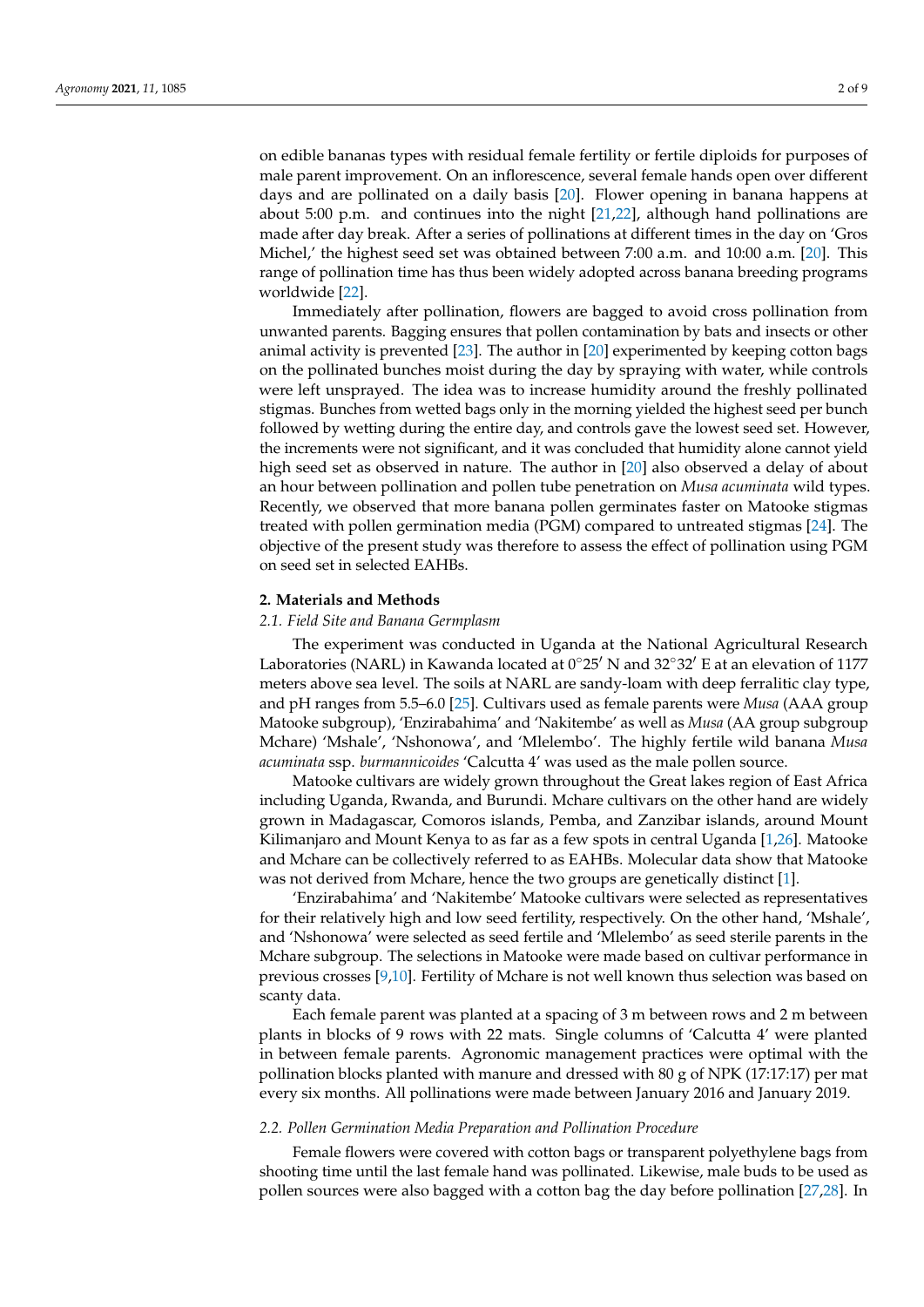Matooke, flowers are said to be ready for pollination when bracts are halfway lifted and with stigmas appearing fresh with a creamish white color [\[28\]](#page-8-14).

Hand pollination was done by excising freshly opened male flowers from the male bud and brushing anthers onto the stigmas. Bunches were rebagged and pollinations performed daily until the last female hand was pollinated [\[28,](#page-8-14)[29\]](#page-8-15). The day after pollination of the last female hand, bunches were unbagged and tagged with the information of female and male parents as well as the initial pollination date [\[27\]](#page-8-13).

The first PGM type used on 'Enzirabahima' and 'Mshale' in 2016 consisted of 30 g glucose dissolved in one liter of tap water. No bunches of 'Nshonowa' were ready for pollination in 2016. The rationale was to boost moisture and energy availability for pollen germination. Later pollinations were made with the second PGM type containing 30 g glucose, 0.25 g MgSO<sub>4</sub>.7H<sub>2</sub>O, 0.25 g KNO<sub>3</sub>, 0.4 g Ca(NO<sub>3</sub>)<sub>2</sub>, and 0.1 g H<sub>3</sub>BO<sub>3</sub> per liter [\[24\]](#page-8-10). Media with these ingredients are complete PGM that are typically used for in vitro pollen germination tests.

Control pollinations (without PGM) were performed as described by reference [\[30\]](#page-8-16). Pollination with PGM involved the same steps but were followed by misting the media via a hand spray pump at about 15–20 cm distance. Stigmas were wetted just enough with the PGM but not too much to avoid pollen being washed off from the stigmas (Figure [1\)](#page-2-0). Each treatment was applied on a different bunch. Pollinations did not start at the same time in all the five cultivars as planting was staggered. Days to full maturity (from first pollination to harvest) varied with 'Enzirabahima', 'Nakitembe', 'Mshale', 'Nshonowa', and 'Mlelembo' maturing on average after 98, 96, 131, 135, and 130 days, respectively.

<span id="page-2-0"></span>

**Figure 1.** Procedure of pollination with pollen germination media to enhance stigma receptivity on *Musa* (AA group subgroup Mchare) 'Nshonowa': (**a**) male flowers rubbed on stigmas of the first hand to apply pollen; (**b**) spraying of pollen germination medium (PGM); (**c**) inflorescence re-bagged and labeled.

### *2.3. Seed Extraction and Data Collection*

When some fruits started yellowing as a sign of full maturity, bunches were harvested and stored in a ripening room. Then, seeds were hand extracted from ripened fruit pulp, washed, air-dried, and counted. Number of fingers per bunch was also recorded and seed set was expressed on a 100 fruits per bunch basis as follows: (Total seed in a bunch)/ (Total number of fruits)  $\times$  100. Pollination success was expressed as percentage of bunches with the seed of total pollinated bunches. Bunch sizes were categorized based on number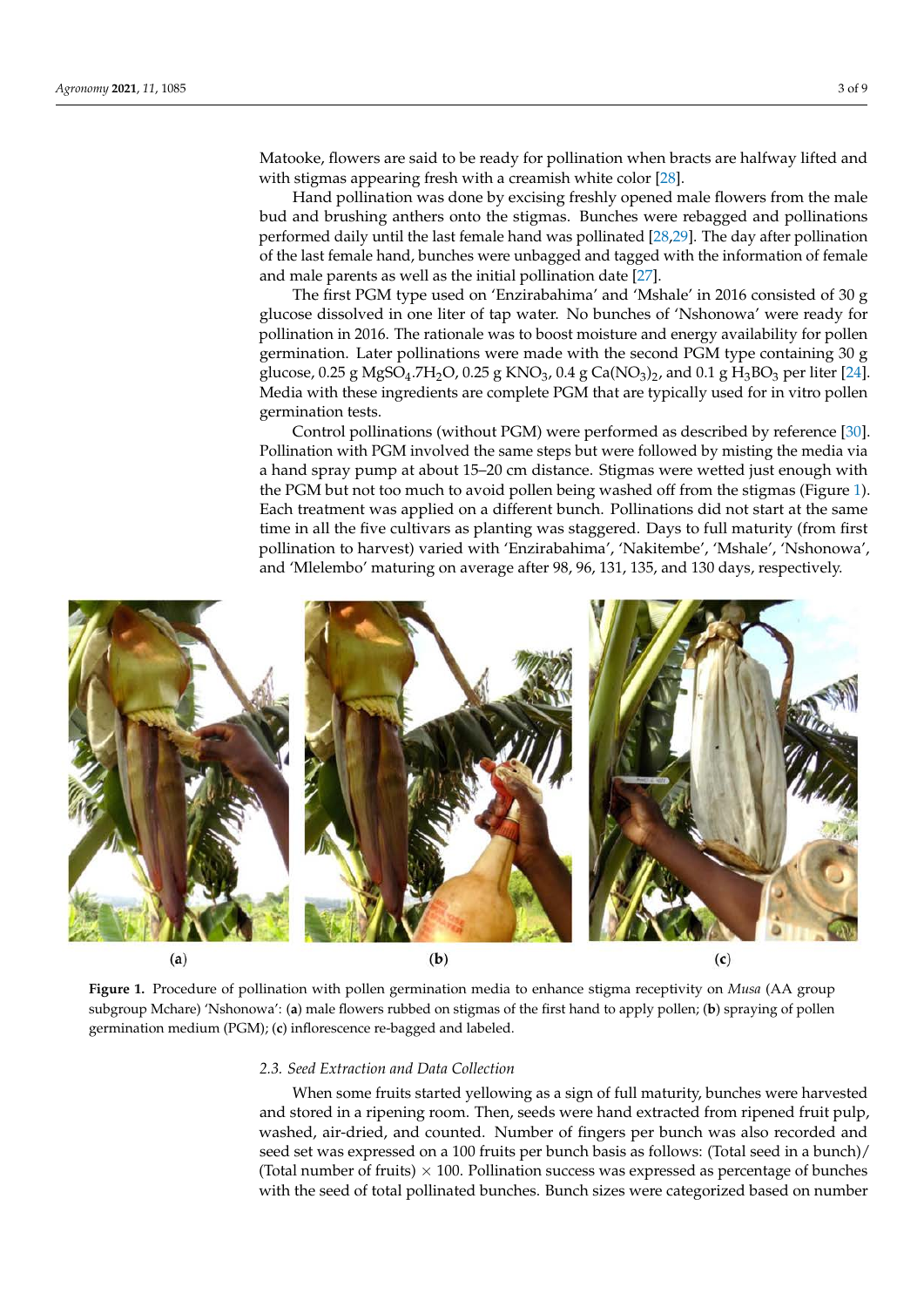of hands per bunch per cultivar. In 'Enzirabahima', a few bunches were in the 8-hand category, hence merged with the 7-hand category. Likewise, 'Mshale' 4-hand and 5-hand categories were merged and 7, 8, 9, and 10-hand categories were also merged. In addition, in 'Nshonowa', 4-hand bunches were merged with the 5-hand bunch category while 9 and 10-hand bunch categories were merged with the 8-hand category.

In some months, a few bunches were pollinated with some missing data, especially in some bunch size categories. To address this, bi-monthly periods were analyzed. Over the entire study period, a bunch each of 'Nakitembe' and 'Mlelembo' yielded one and two seeds, respectively, after pollination with PGM treatment. They were, therefore, excluded from the analysis because of this very low seed set.

#### *2.4. Data Analysis*

Data were analyzed with the Genstat 19th edition to analyze variance (ANOVA). An unbalanced design was used as there were some missing data and because of an unequal number of bunches in bi-monthly periods. Predicted means are obtained since the unbalanced design accounts for unequal numbers and missing data. Coefficients of variation ranged from 150 to 277% and thus data transformation was necessary. Data variation ranged from 150 to 277% and thus data transformation was necessary. Data transformations included: Log<sub>10</sub>(x + 1),  $\sqrt{x}$ ,  $\sqrt{x}$  + 0.5),  $\sqrt[3]{x}$ , and  $\sqrt[3]{x}$  + 0.5); the latter gave the lowest coefficients of variation and hence was used in the analysis. Untransformed data were analyzed to obtain and present predicted means using unbalanced designs. In 'Mshale', bunch size was not significant; thus, data were re-analyzed without the smallest bunch size category of five hands to test the effect of small sized bunches. The two media types used on 'Enzirabahima' in 2016 and 2018 were compared with year of pollination, bunch size, and bimonthly periods as treatment factors. The control pollination technique was also compared between 2016 and 2018. Pollination success for the different bunch sizes was also compared with bunch size as treatments and pollination techniques as replicates. Pollination success between the two pollination techniques was compared in a paired *t*-test.

#### **3. Results**

There was no significant difference in seed set per 100 fruits per bunch in 'Enzirabahima' whether pollinated with 30  $g/L$  glucose PGM in 2016 or complete PGM in 2018. Seed set per 100 fruits per bunch means for control pollination in the two years were also not significant (Table [1\)](#page-3-0). Data for the two types of PGM were therefore merged for 'Enzirabahima' and 'Mshale'. However, seed set per 100 fruits per bunch in 2018 was numerically higher than that in 2016 for both pollination techniques. The F-probability value for comparison of the two media was less than that of the control comparison in 2016 and 2018 (Table [1\)](#page-3-0). Reliable comparisons could not be made for 'Mshale' because only 15 bunches in total were pollinated in 2016.

<span id="page-3-0"></span>**Table 1.** Mean seed set per 100 fruits per bunch after pollination with and without pollen germination media on 'Enzirabahima' in the years 2016 and 2018.

| Year      |     |       | <b>PGM</b>        |    | Control |                     |  |  |
|-----------|-----|-------|-------------------|----|---------|---------------------|--|--|
|           | N   | X     | $\frac{3}{x+0.5}$ | N  | X       | $\frac{3}{x} + 0.5$ |  |  |
| 2016      | 43  | 1.8   | 1.1               | 44 | 1.3     | 1.0                 |  |  |
| 2018      | 105 | 3.1   | 1.2               | 87 | 2.2     | 1.1                 |  |  |
| F-prob    |     | 0.559 | 0.250             |    | 0.498   | 0.953               |  |  |
| CV(%)     |     | 208.5 | 50.2              |    | 234.4   | 46.9                |  |  |
| <b>SE</b> |     | 5.8   | 0.6               |    | 4.2     | 0.5                 |  |  |

PGM—pollen germination media in 2016 is 30 g/L glucose and 2018 is complete PGM with 30 g/L glucose, N—number of bunches pollinated, x—seed set per 100 fruits, <sup>3</sup> <sup>√</sup> (x + 0.5)—data transformation formula, CV (%)—percentage coefficient of variation, SE—standard error.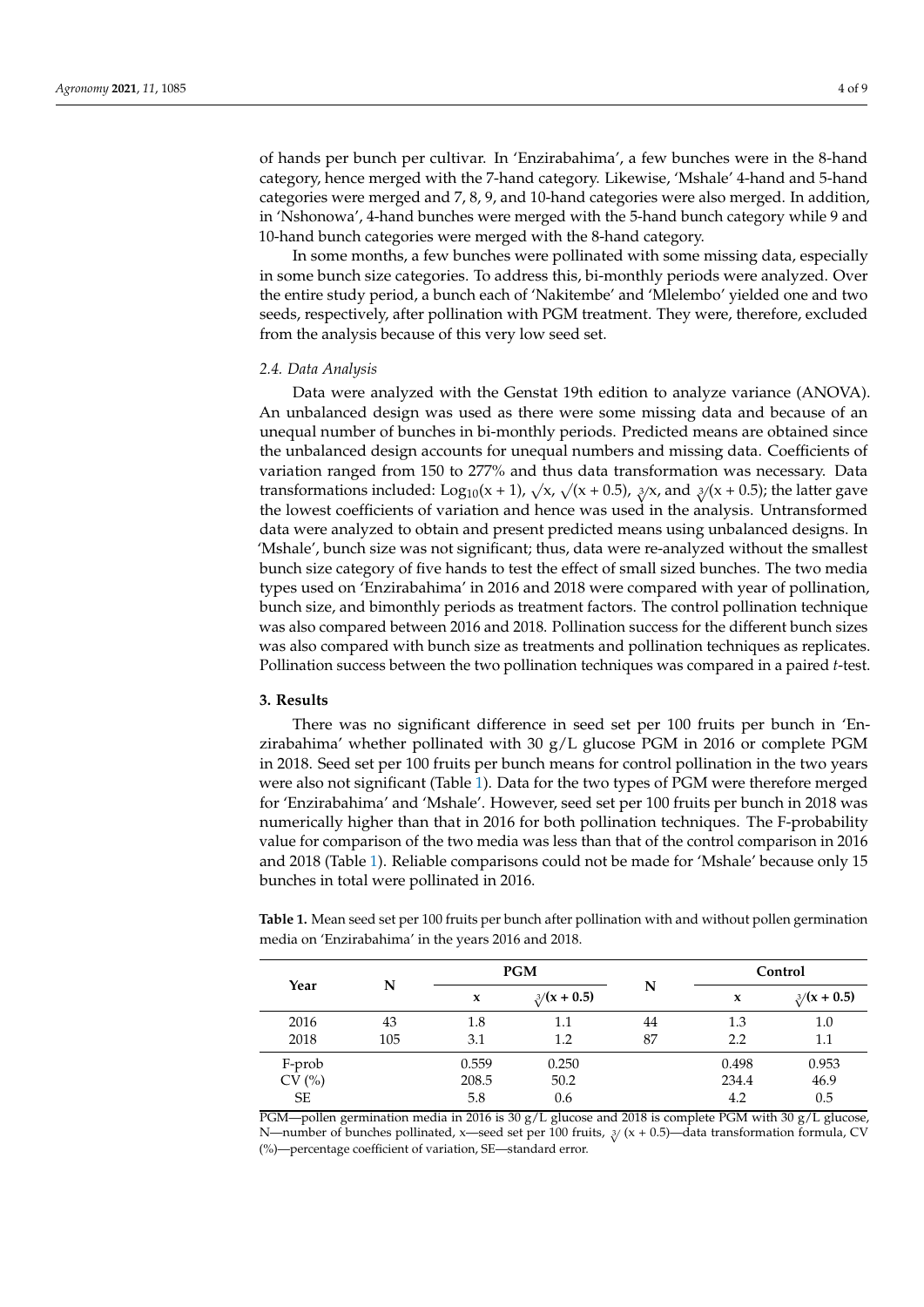The two pollination techniques were significantly different for seed set per 100 fruits per bunch in 'Enzirabahima' and 'Nshonowa' but not in 'Mshale' (Table [2\)](#page-4-0). However, when the least fertile bunch size of five hands of 'Mshale' was excluded from the analysis, there was significance. Bunch size and bi-monthly periods were significant in the three EAHBs (Table [2\)](#page-4-0). Pollination with PGM increased seed set over the control (Table [3\)](#page-4-1). The largest percentage seed set increase was in 'Nshonowa' and the least was observed in 'Mshale'. However, 'Mshale' had the highest seed set per 100 fruits per bunch means followed by 'Nshonowa' and finally 'Enzirabahima' (Table [3\)](#page-4-1).

<span id="page-4-0"></span>**Table 2.** Analysis of variance with mean squares of  $\sqrt[3]{(x + 0.5)}$  transformed seed set data of East African Highland Cooking Bananas after pollination with and without pollen germination media.

| Cultivar   |      | 'Enzirabahima'<br>$(N = 310)$ |               | 'Mshale'<br>$(N = 181)$ |      | 'Mshale'-5h<br>$(N = 106)$ | 'Nshonowa'<br>$(N = 168)$ |           |
|------------|------|-------------------------------|---------------|-------------------------|------|----------------------------|---------------------------|-----------|
| Change     | d.f. | m.s.                          | d.f.          | m.s.                    | d.f. | m.s.                       | d.f.                      | m.s.      |
| Pol-Tech   |      | $1.19*$                       |               | 1.17                    |      | $5.63*$                    |                           | $1.67*$   |
| Bunch size | 3    | $1.11*$                       | $\mathcal{D}$ | $10.54$ ***             |      | $10.87**$                  | 3                         | $3.65***$ |
| Bi-monthly | 12   | $0.55*$                       | q             | $5.69***$               | 9    | $5.11***$                  | 7                         | $1.49***$ |
| Residual   | 293  | 0.30                          | 168           | 1.36                    | 94   | 1.28                       | 156                       | 0.36      |
| CV (%)     |      | 48.6                          |               | 57.9                    |      | 51.1                       |                           | 51.2      |

 $* p < 0.05$ ,  $* p < 0.01$ ,  $** p < 0.001$ , 'Mshale'-5h —'Mshale' without the 5-hand bunch category, N—number of bunches pollinated, d.f.—degrees of freedom, m.s.—mean squares, Pol-Tech—Pollination technique (pollination with and without pollen germination media), and CV (%)—percentage coefficient of variation.

<span id="page-4-1"></span>**Table 3.** Predicted mean seed set per 100 fruits per bunch of two pollination techniques on three East African Highland Cooking bananas.

| Pollination | 'Enzirabahima' |      |    | 'Mshale' |    | 'Mshale'-5h | 'Nshonowa' |       |
|-------------|----------------|------|----|----------|----|-------------|------------|-------|
| Technique   | N              | x    | N  | x        | N  |             |            |       |
| Control     | 147            | 1.6  | 92 | 14.4     | 55 | 16.7        | 80         | 1.3   |
| With PGM    | 163            | 2.8  | 89 | 20.1     | 51 | 29.2        | 88         | 5.0   |
| % increase  |                | 73.5 |    | 39.9     |    | 74.4        |            | 302.4 |

'Mshale'-5h —'Mshale' without the 5-hand bunch size category, N—number of bunches pollinated, x—mean seed set per 100 fruits per bunch.

Bunches with more hands had significantly higher seed set per 100 fruits and pollination success (Table [4\)](#page-5-0). 'Mshale' had the highest seed set per 100 fruits among the various bunch size categories followed by 'Nshonowa' and lastly 'Enzirabahima'. Again, pollination with PGM had a higher success rate compared to the control (paired *t*-test probability =  $0.048$ , d.f. = 10). Even if the 5-hand bunches of 'Mshale' and 7-hand bunches of 'Nshonowa' had higher pollination success in the controls, they did not affect the overall result. The highest pollination success rates were with 'Mshale' bunches for the two pollination techniques.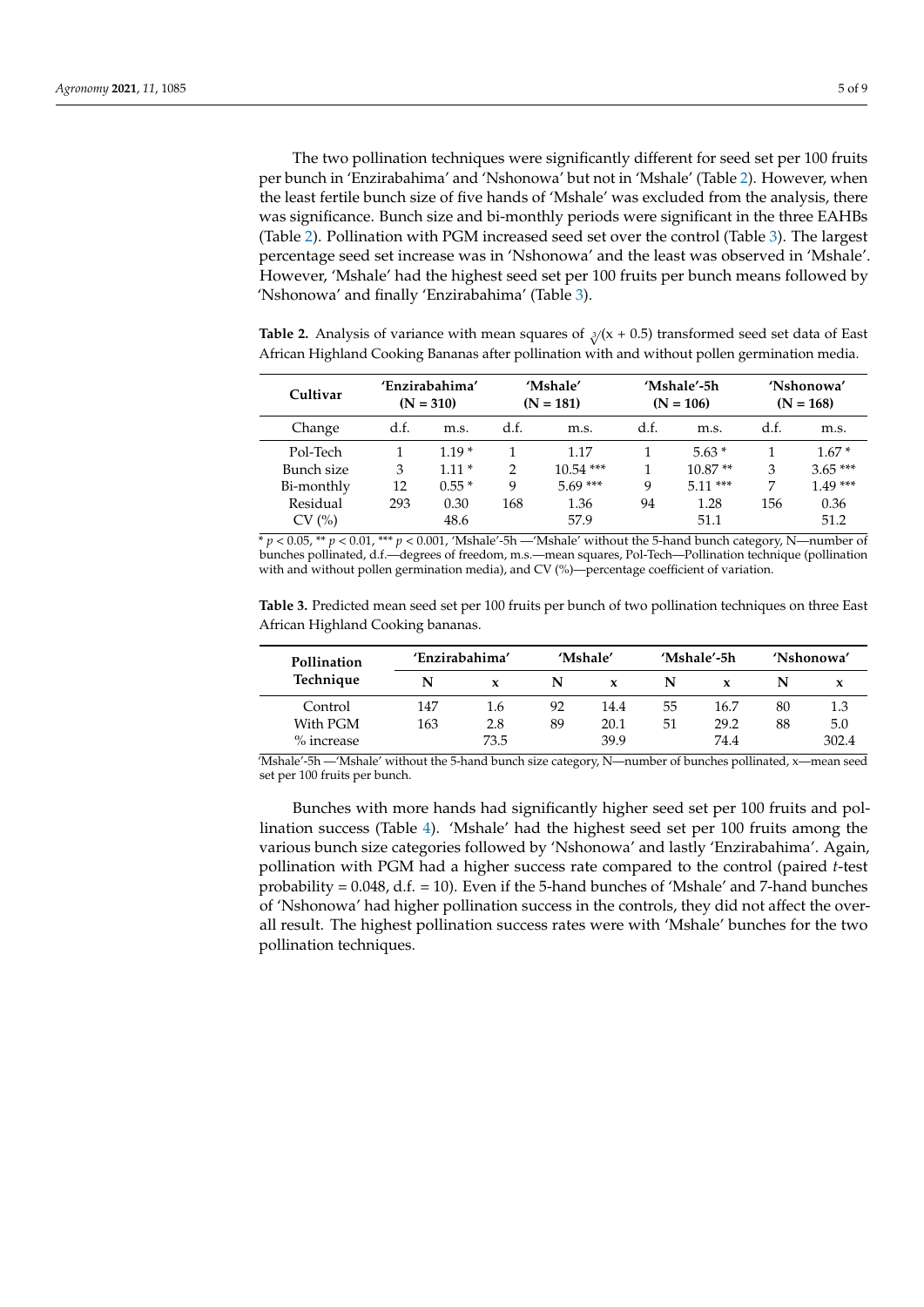|                |                |    | Control |    | With PGM | Mean |                    |  |
|----------------|----------------|----|---------|----|----------|------|--------------------|--|
| Cultivar       | <b>BS</b>      | N  | Pol Suc | N  | Pol Suc  | Seed | Pol Suc            |  |
|                | 7              | 34 | 47.1    | 35 | 51.4     | 3.3  | 49.3a              |  |
|                | 6              | 36 | 22.2    | 60 | 40.0     | 3.0  | 31.1 <sub>b</sub>  |  |
| 'Enzirabahima' | 5              | 59 | 18.6    | 55 | 27.3     | 1.2  | 23.0 <sub>bc</sub> |  |
|                | $\overline{4}$ | 18 | 11.1    | 13 | 23.1     | 1.7  | 17.1c              |  |
| F-prob         |                |    |         |    |          |      | 0.013              |  |
|                | 7              | 23 | 69.6    | 13 | 92.3     | 28.5 | 81.0               |  |
| 'Mshale'       | 6              | 32 | 59.4    | 38 | 71.1     | 16.6 | 65.3               |  |
|                | 5              | 37 | 51.4    | 38 | 36.6     | 13.0 | 44.0               |  |
| F-prob         |                |    |         |    |          |      | 0.213              |  |
|                | 8              | 13 | 61.5    | 19 | 68.4     | 6.6  | 65.0a              |  |
|                | 7              | 17 | 47.1    | 13 | 38.4     | 4.3  | 42.8 <sub>b</sub>  |  |
| 'Nshonowa'     | 6              | 21 | 23.8    | 28 | 28.8     | 3.2  | 26.3c              |  |
|                | 5              | 29 | 13.8    | 28 | 14.3     | 0.9  | 14.1c              |  |
| F-prob         |                |    |         |    |          |      | 0.006              |  |

<span id="page-5-0"></span>**Table 4.** Bunches pollinated, pollination success, and predicted mean seed per 100 fruits using two pollination techniques on East African Highland Cooking bananas.

BS—Bunch size (number of hands in a bunch size category), N—Number of bunches pollinated, Pol Suc pollination success (% of bunches with seed of total bunches pollinated), and Seed—Seed per 100 fruits.

Seed set per 100 fruits per bunch was also significantly variable in bi-monthly periods of the year. Irrespective of the year, January to February and March to April were the bi-monthly periods with the highest means for 'Enzirabahima' and 'Nshonowa' (Table [5\)](#page-5-1). September to December, followed by January to February, was the best period for 'Mshale'. The periods with the highest seed set were not consistent across years. For example, January to February had 5.2 seeds per 100 fruits per bunch for 'Enzirabahima' in 2016 but 3.3 seeds per 100 fruits per bunch in 2018. These are statistically different means after data transformation. However, 'Nshonowa' had a relatively consistent number of seeds in the same period across the years. November to December and May to June had statistically the same number of seeds in 2017 and 2018. This was according to mean separations of transformed data. The periods with the least seed set were not consistent for the three EAHBs, but November to December and May to June periods were those with the lowest seed set.

<span id="page-5-1"></span>**Table 5.** Predicted bi-monthly mean seed set per 100 fruits in East African Highland Cooking bananas after pollination with and without pollen germination media (30 g/L glucose and complete media).

| 'Enzirabahima' |                | 'Mshale' |               |    | 'Mshale'-5 h |              |    | 'Nshonowa' |              |    |      |
|----------------|----------------|----------|---------------|----|--------------|--------------|----|------------|--------------|----|------|
| Months         | N              | Mean     | <b>Months</b> | N  | Mean         | Months       | N  | Mean       | Months       | N  | Mean |
| Jan-Feb 16     | 10             | 5.2      | Sep-Oct 16    | 5  | 78.5         | Sep-Oct 16   | 3  | 115.9      | Jan-Feb 18   | 20 | 14.7 |
| Mar-Apr 16     | 12             | 4.8      | Ian-Feb 18    | 13 | 53.7         | Jan-Feb 18   | 13 | 55.0       | Mar-Apr 18   | 15 | 6.1  |
| Nov-Dec 18     | 39             | 4.0      | Jul-Aug $16$  | 6  | 53.6         | Jul-Aug $16$ | 5  | 44.4       | Jul-Aug $18$ | 27 | 3.4  |
| Jan-Feb 18     | 28             | 3.3      | Sep-Oct 18    | 25 | 22.3         | Jan-Feb 19   | 4  | 24.6       | Nov-Dec 17   | 15 | 2.2  |
| Jul-Aug 18     | 41             | 2.4      | Nov-Dec 16    | 4  | 19.5         | Jul-Aug $18$ | 21 | 20.4       | Nov-Dec 18   | 28 | 1.1  |
| Jan-Feb 19     | 31             | 2.3      | Jul-Aug $18$  | 40 | 15.4         | Sep-Oct 18   | 10 | 13.9       | Sep-Oct 18   | 31 | 0.9  |
| Sep-Oct 18     | 34             | 2.0      | Mar-Apr 18    | 11 | 12.1         | Mar-Apr 18   | 11 | 13.6       | May-Jun 18   | 25 | 0.6  |
| May-Jun 18     | 42             | 1.7      | Jan-Feb 19    | 17 | 10.7         | Nov-Dec 16   | 2  | 11.8       | May-Jun 17   | 7  | 0.1  |
| May-Jun 16     | 16             | 1.3      | May-Jun 18    | 31 | 9.0          | May-Jun 18   | 25 | 9.1        |              |    |      |
| Mar-Apr 18     | 8              | 0.9      | Nov-Dec 18    | 29 | 6.6          | Nov-Dec 18   | 12 | 4.1        |              |    |      |
| Nov-Dec 16     | $\overline{4}$ | 0.5      |               |    |              |              |    |            |              |    |      |
| Sep-Oct 16     | 14             | 0.1      |               |    |              |              |    |            |              |    |      |
| Jul-Aug 16     | 31             | 0.0      |               |    |              |              |    |            |              |    |      |

'Mshale'-5h —'Mshale' without the 5-hand bunch category, N—Number of bunches pollinated.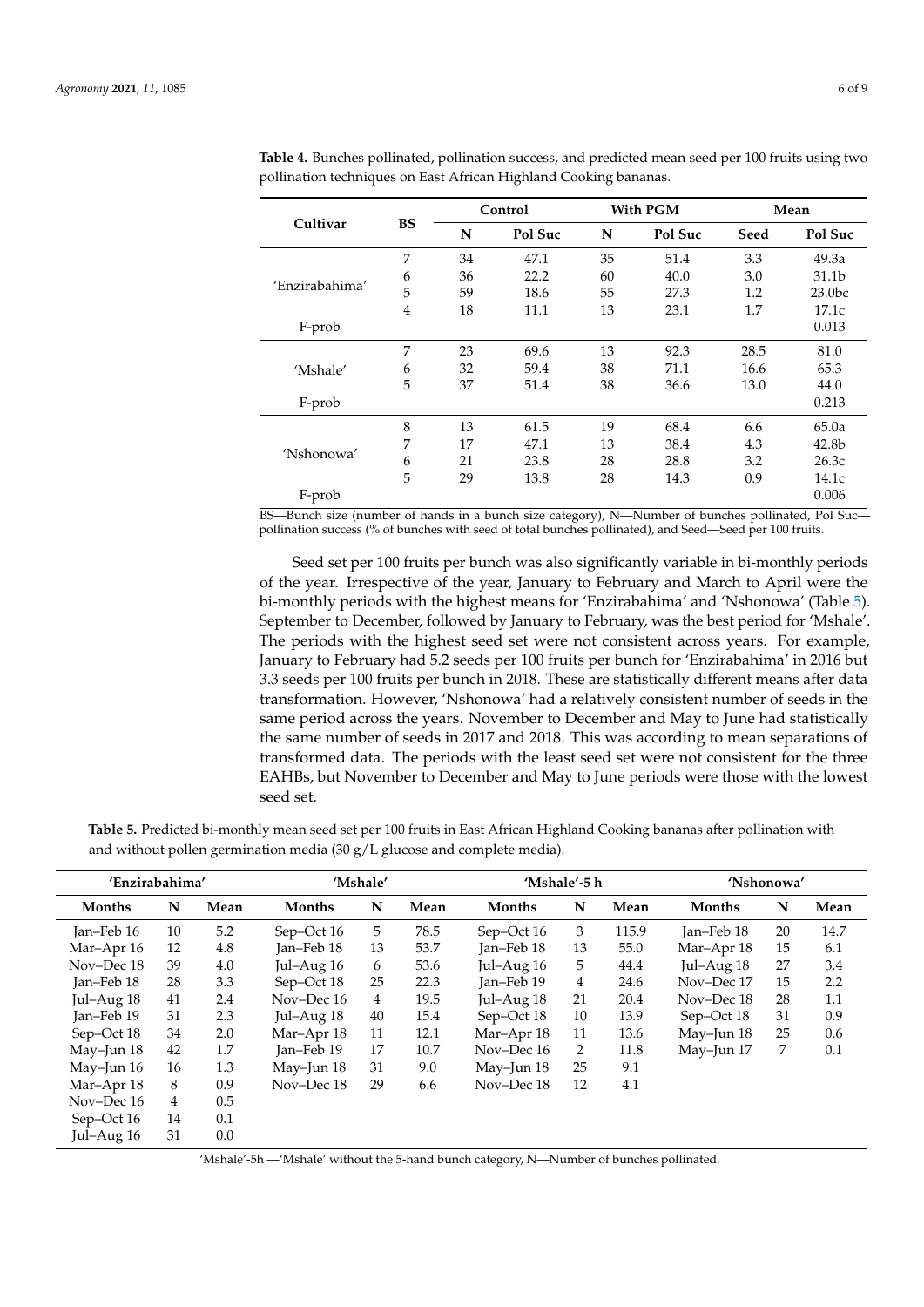# **4. Discussion**

The ability of pollen to germinate on the stigma depends on extracellular secretions that cover the stigmatic surface. These secretions typically contain carbohydrates, proteins, enzymes, phenolic compounds, and amino acids that primarily determine species recognition [\[30\]](#page-8-16). The lengthy pollen–pistil interactions of compatible crosses and negative outcomes of incompatible crosses can partly be modified through PGM application. Indeed, PGM stimulates pollen germination irrespective of the level of compatibility like it happens for in vitro pollen germination [\[24\]](#page-8-10). However, as observed in banana, pollen germination on the stigma is not the main barrier since several other factors operate in tandem to result in sterility [\[22\]](#page-8-8). For example, in the current study, PGM could not overcome sterility in 'Mlelembo' and 'Nakitembe'.

The application of PGM during pollination resulted in significantly more seed compared to the control. This increase was probably caused by enhanced pollen germination on the stigma [\[24\]](#page-8-10). The authors in [\[11,](#page-7-7)[31\]](#page-8-17) observed differences in seed set between landraces of plantain when pollinated with wild type bananas. The authors in [\[32\]](#page-8-18) also observed significant differences in seed set between female parents. These observations strongly suggest variable pollen germination delays and/or pollen tube growth leading to a variable level of compatibility between crosses and thus variable seed set.

Seed set was the same whether pollinations were made with PGM containing only 30 g/L glucose in 2016 or complete media in 2018 in 'Enzirabahima'. The use of the customary control pollination technique also produced similar results in the two respective years. The F-probabilities for comparison of the control pollination in the two years and comparison of the two media were expected to be close. However, comparisons revealed that means of control pollination technique were much closer compared to means of pollination with two media types in 2016 and 2018. Since 2018 had a numerically higher mean, it implied that complete PGM in 2018 had a slight edge over 30  $g/L$  PGM in 2016. Calcium ions play a key role in pollen germination and growth [\[33,](#page-8-19)[34\]](#page-8-20), and they can be sourced from plant tissues [\[35\]](#page-8-21). As expected, supplying only a glucose solution increased seed set, but results suggest that adding other components and calcium ions in the form of  $Ca(NO<sub>3</sub>)<sub>2</sub>$  was slightly better. However, for simplicity, the two media were merged and analyzed as PGM specifically for 'Enzirabahima' and 'Mshale' based on comparison in 'Enzirabahima'.

Bunch size of cultivars depends on the soil fertility and environmental conditions [\[30,](#page-8-16)[36\]](#page-8-22). Bunches are usually categorized according to number of hands, but large bunches have more fingers per hand compared to small bunches [\[20\]](#page-8-6). It was therefore reasonable to standardize seed set to seed per 100 fruits per bunch. After standardization, results revealed the positive effect of bunch size on fertility. Since large bunches set the highest seed, pollination blocks should be optimally managed to ensure the production of large bunch sizes. The underlying cause of low fertility in smaller bunches is unclear and this calls for further investigation.

Seed set in banana cultivars seems to be seasonal  $[9,11]$  $[9,11]$ , but this is not always clear  $[10]$ ; the current study demonstrates the influence of time or seasons on seed set. January to February favorable for seed set is characterized by high temperature and low rainfall while May to June is the reverse. Conditions of moisture stress and high temperatures are therefore favorable for seed set in *Musa* spp. [\[9,](#page-7-5)[11\]](#page-7-7). To have a more accurate perspective of fertility in banana, the seed set has to be standardized to seed per 100 fruits or 1000 ovules per bunch. In addition, bunch size in terms of number of hands needs to be considered as this is not only related to field management but also the cultivar.

# **5. Conclusions**

Banana breeding efficiency largely depends on number of seeds generated to produce a large offspring number for selection. This is currently done by expanding pollination blocks as seed set per bunch is very low. However, by using PGM in pollinations, seed set can be increased by 73.5% in 'Enzirabahima', 39.9% in 'Mshale', and 302.4% in 'Nshonowa'.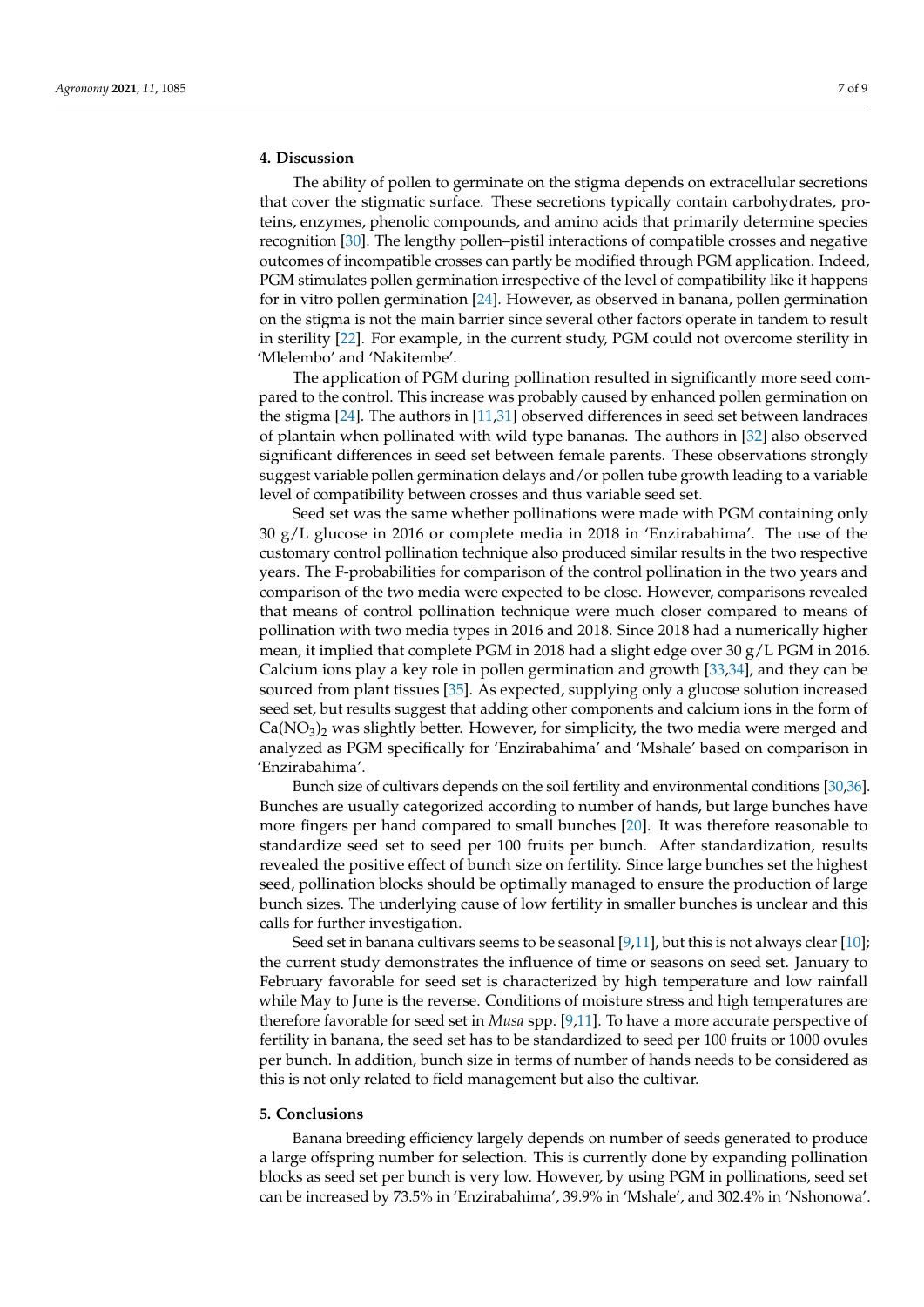Hence, PGM should become standard practice in breeding bananas besides the optimal agronomic management of pollination blocks to ensure the production of large bunches. More research is needed to increase seed set in banana, because increases by PGM were still small given the high number of ovules present in a fruit. Use of PGM will therefore be part of other manipulations that will ultimately overcome sterility and realize full seed set potential in bananas.

**Author Contributions:** Conceptualization, A.W.; methodology, A.W.; software, A.W.; validation, A.W., R.S., and R.T.; formal analysis, A.W.; investigation, A.W.; resources, R.T., J.K., and W.K.T.; data curation, A.W.; writing—original draft preparation, A.W.; writing—review and editing, A.W., R.S., S.B.M., A.K.T., D.A., and R.T.; visualization, A.W.; supervision, R.S., R.S., A.K.T., and R.T.; project administration, J.K., W.K.T., and R.T.; funding acquisition, R.S., J.K., W.K.T., and R.T. All authors have read and agreed to the published version of the manuscript.

**Funding:** This research was funded by the Bill & Melinda Gates Foundation, opportunity ID. OPP1093845, and the APC was also funded by the Bill & Melinda Gates Foundation.

**Institutional Review Board Statement:** Not applicable.

**Informed Consent Statement:** Not applicable.

**Data Availability Statement:** All data are presented.

**Acknowledgments:** On-going studies on increasing seed set in banana (Matooke and Mchare) are part of the PhD study of the first author. We recognize the Breeding Better Banana project which funded the studies on banana floral biology. The authors also thank all donors who supported this work through their contributions to the CGIAR Fund [\(http://www.cgiar.org/funders/,](http://www.cgiar.org/funders/) accessed on 14 August 2020), and in particular to the CGIAR Research Program for Roots, Tubers, and Bananas (CRP-RTB).

**Conflicts of Interest:** The authors declare no competing interest.

# **References**

- <span id="page-7-0"></span>1. Perrier, X.; Jenny, C.; Bakry, F.; Karamura, D.; Kitavi, M.; Dubois, C.; Hervouet, C.; Philippson, G.; De Langhe, E. East African diploid and triploid bananas: A genetic complex transported from South-East Asia. *Ann. Bot.* **2019**, *123*, 19–36. [\[CrossRef\]](http://doi.org/10.1093/aob/mcy156) [\[PubMed\]](http://www.ncbi.nlm.nih.gov/pubmed/30247503)
- <span id="page-7-1"></span>2. Gold, C.S.; Karamura, E.B.; Kiggundu, A.; Bagamba, F.; Abera, A.M.K. Geographic shifts in the highland cooking banana (*Musa* spp., group AAA-EA) production in Uganda. *Int. J. Sustain. Dev. World Ecol.* **1999**, *6*, 45–59. [\[CrossRef\]](http://doi.org/10.1080/13504509.1999.9728471)
- 3. Tushemereirwe, W.; Kangire, A.; Smith, J.; Ssekiwo, F.; Nakyanzi, M.; Kataama, D.; Musiitwa, C.; Karyaija, R. An outbreak of bacterial wilt on banana in Uganda. *InfoMusa* **2003**, *12*, 6–8.
- <span id="page-7-2"></span>4. Viljoen, A.; Mahuku, G.; Massawe, C.; Ssali, R.T.; Kimunye, J.; Mostert, G.; Ndayihanzamaso, P.; Coyne, D.L. *Banana Diseases and Pests: Field Guide for Diagnostics and Data Collection*; IITA: Ibadan, Nigeria, 2017.
- <span id="page-7-3"></span>5. Nowakunda, K.; Barekye, A.; Ssali, R.T.; Namaganda, J.; Tushemereirwe, W.K.; Nabulya, G.; Erima, R.; Akankwasa, K.; Hilman, E. 'Kiwangaazi' (syn 'KABANA 6H') Black Sigatoka Nematode and Banana Weevil Tolerant 'Matooke' Hybrid Banana Released in Uganda. *HortScience* **2015**, *50*, 621–623. [\[CrossRef\]](http://doi.org/10.21273/HORTSCI.50.4.621)
- 6. Tumuhimbise, R.; Barekye, A.; Kubiriba, J.; Akankwasa, K.; Arinaitwe, I.K. New high-yield cooking banana cultivars with multiple resistances to pests and diseases ('NAROBan1', 'NAROBan2', 'NAROBan3', and 'NAROBan4') released in Uganda. *HortScience* **2018**, *53*, 1387–1389. [\[CrossRef\]](http://doi.org/10.21273/HORTSCI13207-18)
- 7. Tumuhimbise, R.; Buregyeya, H.; Kubiriba, J.; Barekye, A.; Tushemereirwe, W.K.; Barekye, A.; Tendo, R.S.; Namagembe, B.; Muhangi, S.; Kazigye, F.; et al. 'NABIO808' (Syn. 'NAROBAN5'): A tasty cooking banana cultivar with resistance to pests and diseases. *Crop Breed. Appl. Biot.* **2019**, *19*, 491–495. [\[CrossRef\]](http://doi.org/10.1590/1984-70332019v19n4c71)
- <span id="page-7-4"></span>8. Batte, M.; Nyine, M.; Uwimana, B.; Swennen, R.; Akech, V.; Brown, A.; Hovmalm, H.P.; Geleta, M.; Ortiz, R. Significant progressive heterobeltiosis in banana crossbreeding. *BMC Plant Biol.* **2020**, *20*, 489. [\[CrossRef\]](http://doi.org/10.1186/s12870-020-02667-y)
- <span id="page-7-5"></span>9. Ssebuliba, R.N.; Rubaihayo, P.; Tenkouano, A.; Makumbi, D.; Talengera, D.; Magambo, M. Genetic diversity among East African Highland Bananas for female fertility. *Afr. Crop Sci. J.* **2005**, *13*, 13–26.
- <span id="page-7-6"></span>10. Batte, M.; Swennen, R.; Uwimana, B.; Akech, V.; Brown, A.; Tumuhimbise, R.; Hovmalm, H.P.; Geleta, M.; Ortiz, R. Crossbreeding East African Highland Bananas: Lessons Learnt Relevant to the Botany of the Crop After 21 Years of Genetic Enhancement. *Front. Plant Sci.* **2019**, *10*, 1–9. [\[CrossRef\]](http://doi.org/10.3389/fpls.2019.00081)
- <span id="page-7-7"></span>11. Swennen, R.; Vuylsteke, D. Aspects of plantain breeding at IITA. In *Sigatoka Leaf Spot Diseases of Bananas: Proceedings of an International Workshop*; INIBAP: Montpellier, France, 1990; pp. 252–266.